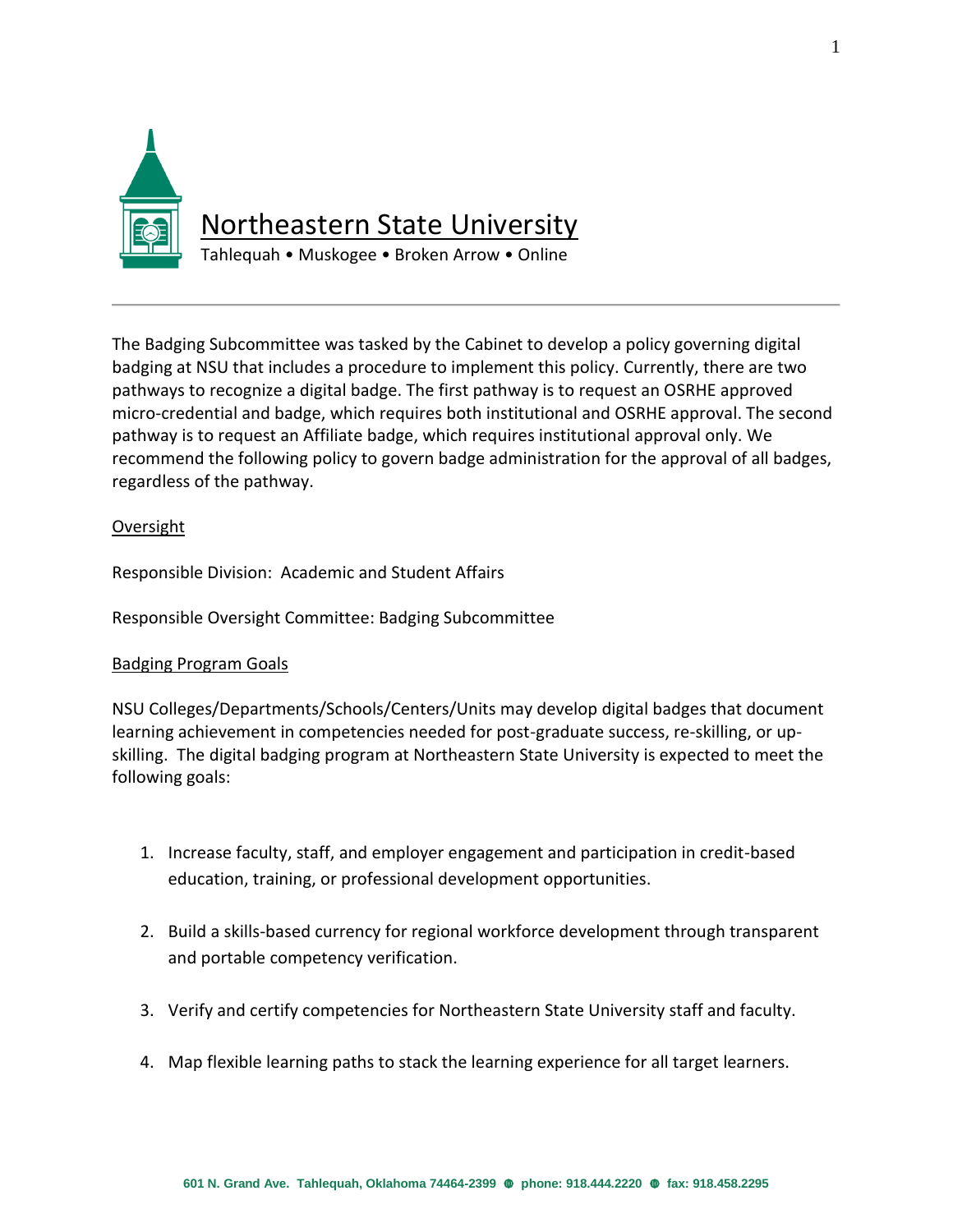5. Clearly represent to external viewers the criteria, assessment requirements, and rigor of the University's program offerings.

### Digital Badge Credential Types

Badges may be issued for the following credentials:

- 1. Participation, Recognition, or Membership: This is a non-academic credential that recognizes an individual's membership in a recognized group, or participation in a specific event or activity. *Example: College Advisory Board, NSU Student Government Association*
	-
- 2. Non-Credit Course: Course taken for personal or professional interest or development that does not offer credit applicable towards a degree program. *Example: Microsoft Office course, SAS Course, Interviewing Skills Course*
- 3. Credit Course: Course completed in a formal classroom environment or self-study education that can apply toward an academic program. *Example: Classroom Management, Data Analytics, Business Ethics, Python*
- 4. Micro-Credential: Short-term, postsecondary credential comprised of a coherent set of measurable non-credit-bearing activities or projects, and/or up to 9 hours of creditbearing courses that provide specific career critical skills, competencies, and knowledge that can be readily transferred to the workplace.

*Example: Crime Scene Investigation (non-Credit), Business Skills (Credit)*

5. Certificate: Postsecondary credential comprised of a course of study in which the curriculum required is a subset of a single existing undergraduate or graduate degree and is designed to provide specific skills and knowledge that can be readily transferred to the workforce.

*Example: Operations Leadership Certificate, Classroom Teaching Certificate*

- 6. Bachelor's Degree: Awarded upon completion of a conferred degree. *Example*: *Homeland Security, Media Studies, Social Work*
- 7. Master's Degree: Awarded upon completion of a conferred degree. *Example*: *Professional Business Administration*
- 8. Doctorate Degree: Awarded upon completion of a conferred degree. *Example: Optometry*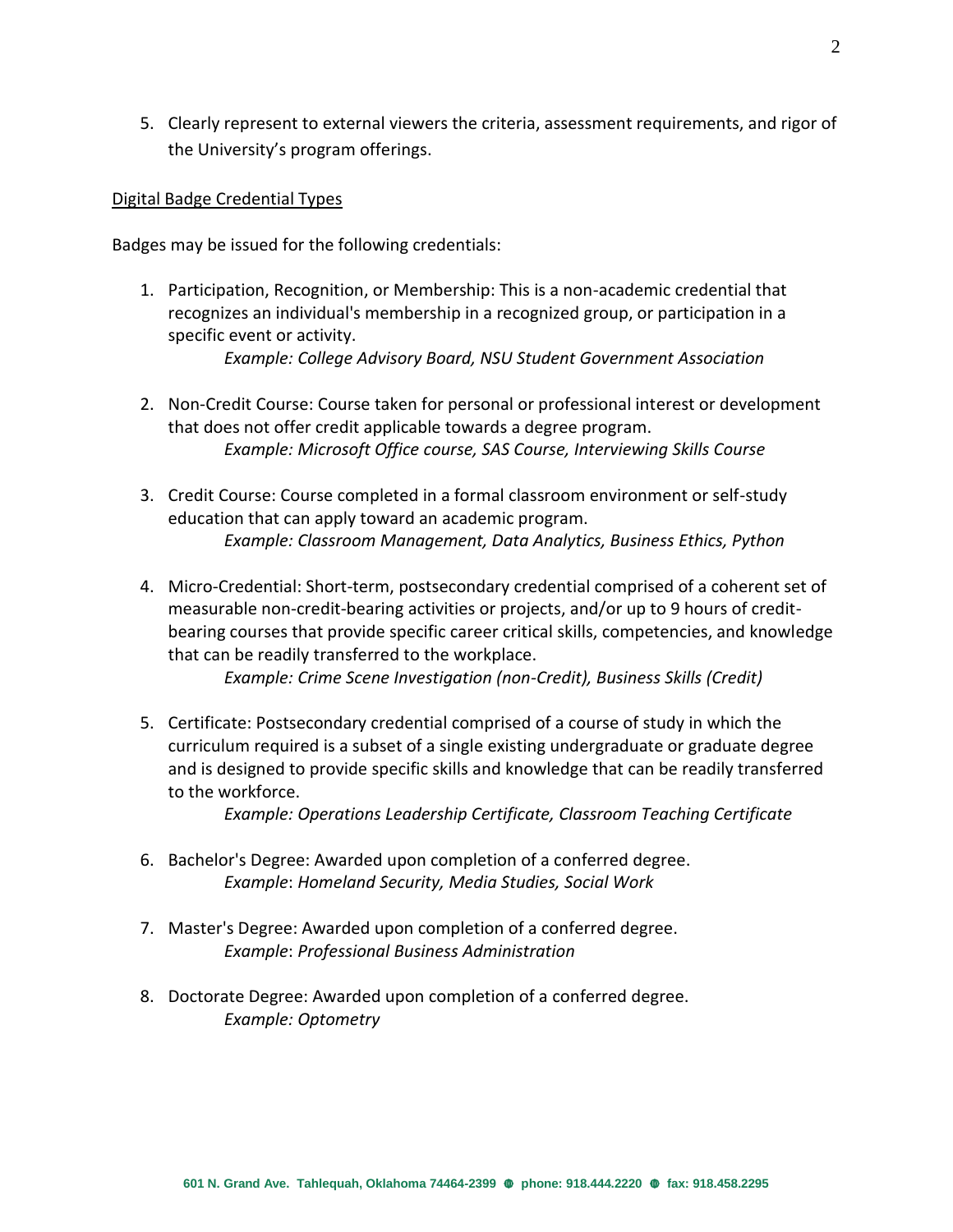### Badge Learning Levels

Badges may be awarded for the following levels:

- 1. Experience: Experience badges are not measured and represent unstructured learning.
- 2. Learning: Learning badges represent structured and measured learning at an introductory or basic level.
- 3. Validation: Validation badges represent structured and measured learning at an intermediate or advanced level.
- 4. Certification: Certification badges represent structured and measured learning through the completion of a multi-course or component credential, or an industry recognized validated achievement.

#### Badge Expectations

All digital badges, with the exception of the participation, recognition, or membership badge, should meet the following expectations and criteria:

- 1. Competency based: Competencies are specific knowledge sets, skills, and abilities.
- 2. Rigorous: In consultation with the Badging Committee, the appropriate level of rigor will be determined based on the nature of the proposed badge.
- 3. Assessed: learner based badges must identify measurable learning outcomes or competencies and the associated measures of learning and achievement of competency. Badge outcomes should align to the institutional Degrees of Excellence.
- 4. Aligned to Industry/Post-Graduation needs: where appropriate, badges should reflect curriculum and programming aligned to competencies required for success in the workplace and/or in a post-graduate degree.
- 5. Stackable and Portable: to the extent possible, badges should align to curriculum or programming designed as a pathway to continued learning gains.
- 6. Faculty and Staff Instructional Qualifications: Faculty and staff issuing digital badges must have sufficient knowledge and expertise in the skills, competencies, and discipline to provide oversight of the criteria required to earn the Digital badge. For any badge representing the completion of academic credit, faculty must meet the HLC faculty credential requirements.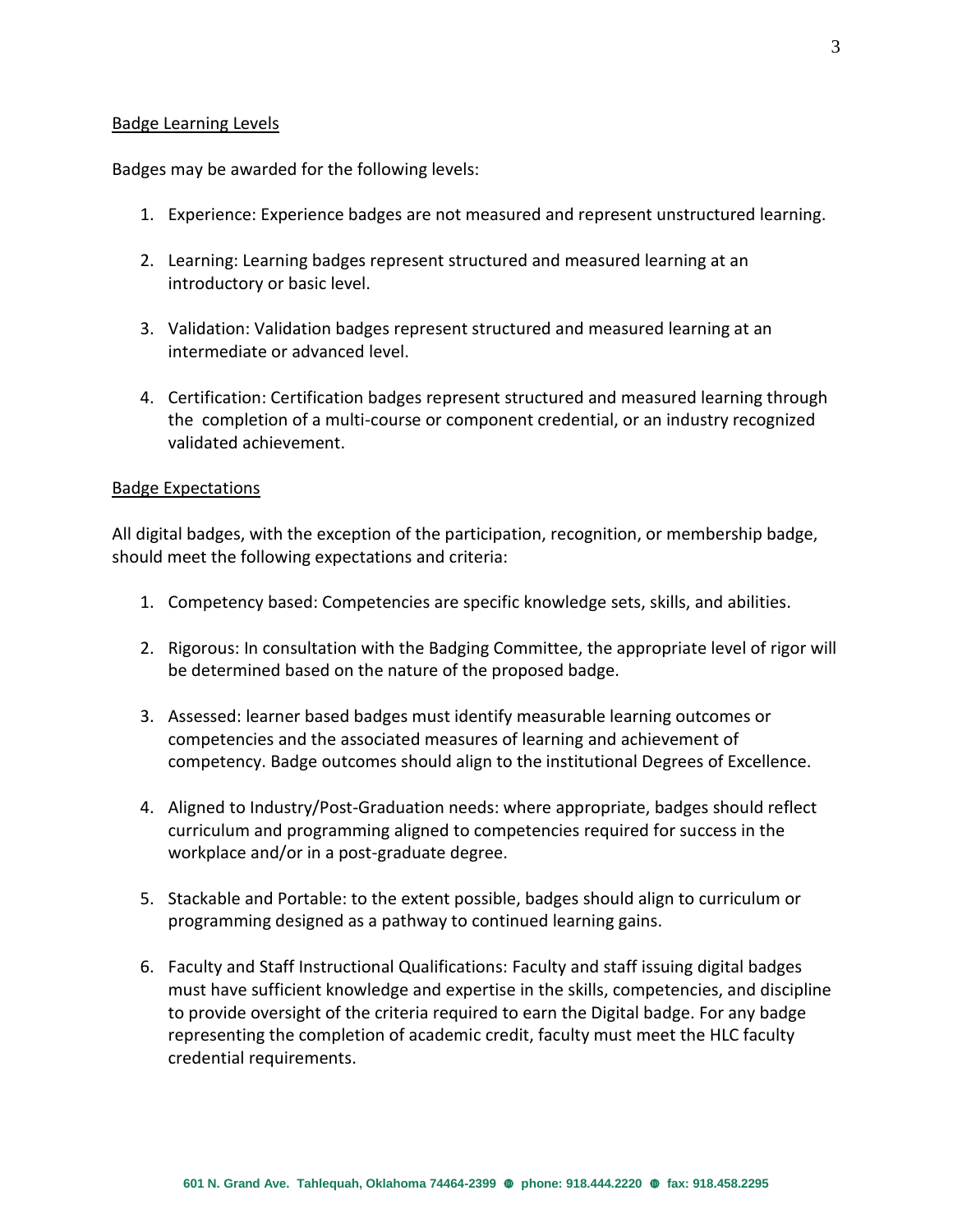# Badge Longevity

The length or term of a badge should be determined by the developing Colleges/Departments/Schools/Centers/Units in consultation with the Badging Subcommittee.

## Badge Approval Process

- 1. Badge governance will be administered by the Badging Subcommittee. This committee will:
	- a. Manage the organization's goals for badging.
	- b. Create and uphold organization badging standards and policies.
	- c. Review and approve requests for badges.
	- d. Maintain the Credly relationship and proper Credly access for all participating users.
	- e. Maintain the OSRHE badging relationship.
- 2. The Badge Subcommittee membership shall include the following, appointed annually:
	- a. A representative from each college, annually appointed by the Provost;
	- b. A representative from the Muskogee and Broken Arrow campuses appointed by the Provost;
	- c. A representative from the Center for Teaching and Learning, appointed by the Provost;
	- d. A representative from Career Services, appointed by the Vice President for Enrollment Management and Student Affairs;
	- e. A representative from Student Engagement, appointed by the Vice President for Enrollment Management and Student Affairs; and
	- f. A representative from Communications and Marketing, appointed by the Vice President for University Relations.
	- g. A representative from Administration and Finance, appointed by the Vice President for Administration and Finance.
- 3. Badge Approval Steps:
	- a. All badge proposals should begin at the sponsoring College/Department/School/Center/Unit. Complete the appropriate request form and submit to the Badging Subcommittee.
		- i. The form must identify the funding source to pay for the badge earner.
		- ii. The form must be signed by the account sponsor.
	- b. The Badging committee will appoint a committee member to work with the College/Department/School/Center/Unit requesting the badge.